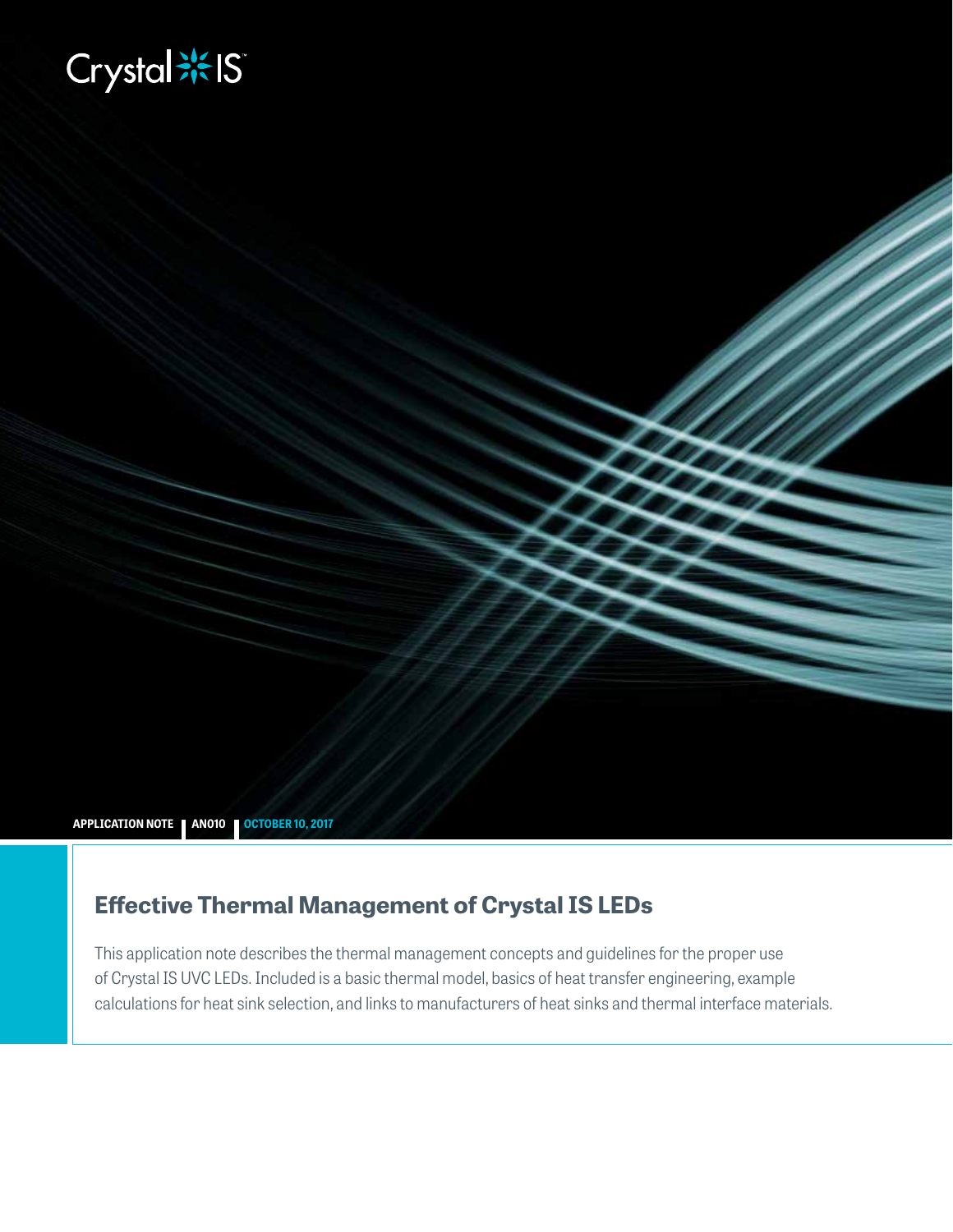# **Introduction**

Crystal IS delivers high performance UVC LEDs in the wavelengths from 250 nm to 280 nm by using proprietary technology to manufacture low defect density aluminum nitride substrates. In addition, light emitting layers are grown in a way that preserves the low defect densities of these substrates.

However, excess heat negatively impacts the light output and lifetime of an LED. Proper thermal management keeps the junction temperature (T $_{\rm j}$ ) as low as is required for the given application and maintains the performance of the LED. The word "junction" refers to the p-n junction within the LED die, where the photons are generated and emitted. Heat is transferred away from this junction to the ambient by attaching a heat sink.

#### **Heat Generation**

When forward voltage (V<sub>F</sub>) is applied across the junction of an LED, forward current (I<sub>F</sub>) flows through the LED and electrical power is dissipated as both light and heat. The amount of electrical power dissipated  $(P_n)$  can be expressed in Equation 1. UVC LEDs dissipate most of their power in the form of heat, therefore for the purposes of this note the heat generated is regarded as approximately equal to the power dissipation  $(P_p)$ .

Equation 1:  $P_D = V_F * I_F$ 

#### **Impact on Junction Temperature**

The junction temperature of an LED increases with the generation of heat, with the rate of increase dependent upon the amount of heat that is dissipated to the ambient. The heat is transferred from the junction to the ambient via all elements that make up the thermal management system.

This heat is dissipated through the back end of the LED, unlike conventional UV light sources which emit heat forward. To increase the rate of heat dissipation from the backside of the LED, special packages with high thermal conductivity are used for Crystal IS UVC LEDs. This heat flow path is illustrated in Figure 1. It is strongly recommended to attach a heat sink to facilitate further thermal transfer, as shown in Figure 2.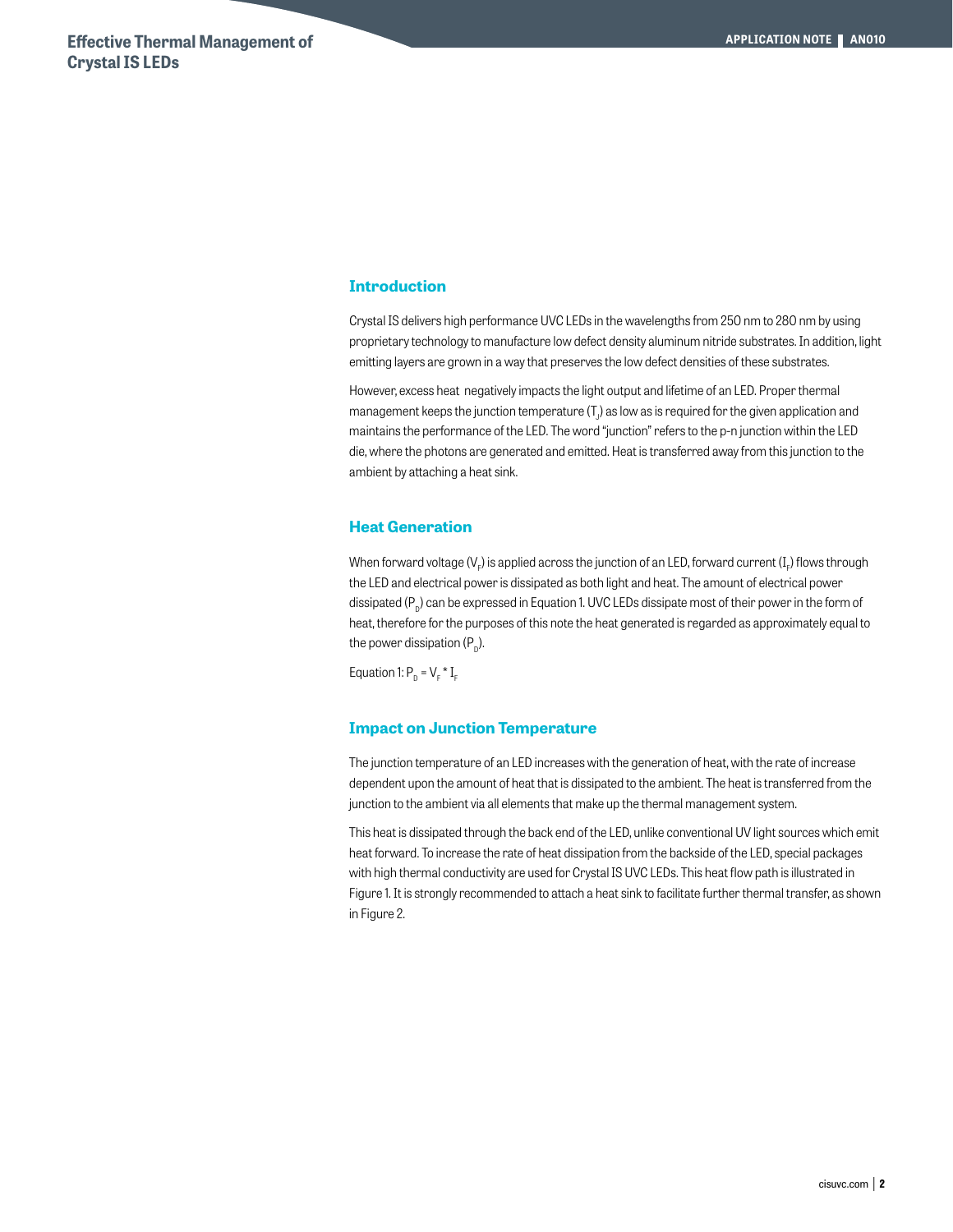#### **FIGURE 1**



Schematic of heat flow path for Crystal IS surface mount (a) and through hole (b) packages.

#### **FIGURE 2**



Schematic of heat sink placement for Crystal IS surface mount (a) and through hole (b) packages.

This simple thermal management solution transfers heat to the ambient through the following thermal path:

- > Heat is conducted from the semiconductor chip to the bottom of the package.
- > Heat is then conducted from the thermal pad to the metal core PCB through the solder joint.
- > Heat is conducted from the metal core PCB to the heat sink, through a thermal interface material, such as solder paste.
- > Finally, heat is conducted through the heat sink and transferred to the ambient via convection of the air around the heat sink.

The case temperature is measured at the thermal pad under the device. As this pad should be soldered to a metal core PCB, it is recommended to characterize this temperature in operation by soldering a thermocouple\* to the PCB solder pad near this point. This configuration can be accomplished by extending the PCB solder pad of the thermal pad slightly beyond the footprint of the device.  $\mathsf{T}_\mathsf{j}$  is then calculated using the following equation where  $\mathsf{T}_\mathrm{s}$  is the solder point temperature:

Equation 2:  $T_i = T_s + R\theta_A * P_d$ 

\*Crystal IS uses 40 AWG type T thermocouples when taking this measurement in our testing labs.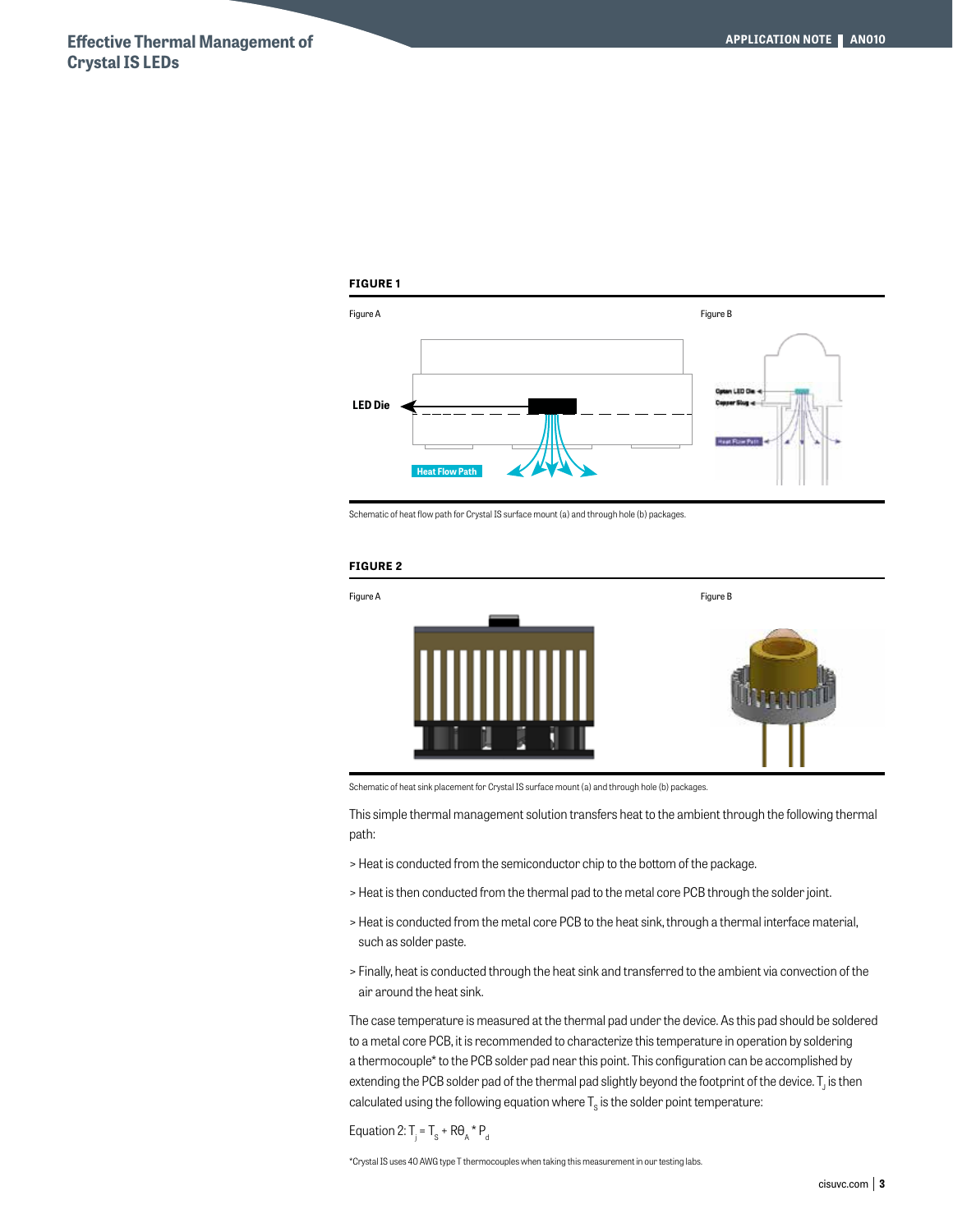The overall thermal resistance  $(Re_\lambda)$  can be expressed as the sum of the individual resistances of the thermal path from junction to ambient.

For Crystal IS LEDs, the thermal resistance can be simply represented in

Equation 3 where:

- $>$  R $\theta_{j,c}$  is the thermal resistance from the junction of the LED die to the case
- $> R\theta_{\rm cp}$  is the thermal resistance from the case to the PCB
- $> R\theta_{\text{PS}}$  is the thermal resistance from the PCB to the heat sink
- $> R\theta_{\rm sa}$  is the thermal resistance from the heat sink to the ambient

Equation 3:  $R\theta_{JA} = R\theta_{JC} + R\theta_{CP} + R\theta_{PS} + R\theta_{SA}$ 

This model is analogous to an electrical circuit where heat flow is represented by current, voltages represent temperatures, and resistors represent thermal resistance (Figure 3).

# **Basics of Heat Transfer Engineering**

While the thermal resistance from the junction to the thermal pad of LED is fixed by the materials used in the package, application designers have flexibility in the selection of the PCB, the heat sink and the thermal interface material between the PCB and the heat sink.

Some simple rules in heat sink design or selection:

- > When soldering the LED to the PCB, minimize the thickness of the interface materials between the PCB and the heat sink (i.e. the distance the heat must travel).
- > Use a heat sink with a large surface area.
- > Use metal core PCB for LEDs.
- > Use materials that have a high thermal conductivity (k). Although copper is a better thermal conductor, aluminum is frequently the material of choice for heat sinks due to cost and weight considerations. Black anodized aluminum is used to combine good thermal conductivity and heat transfer to the ambient.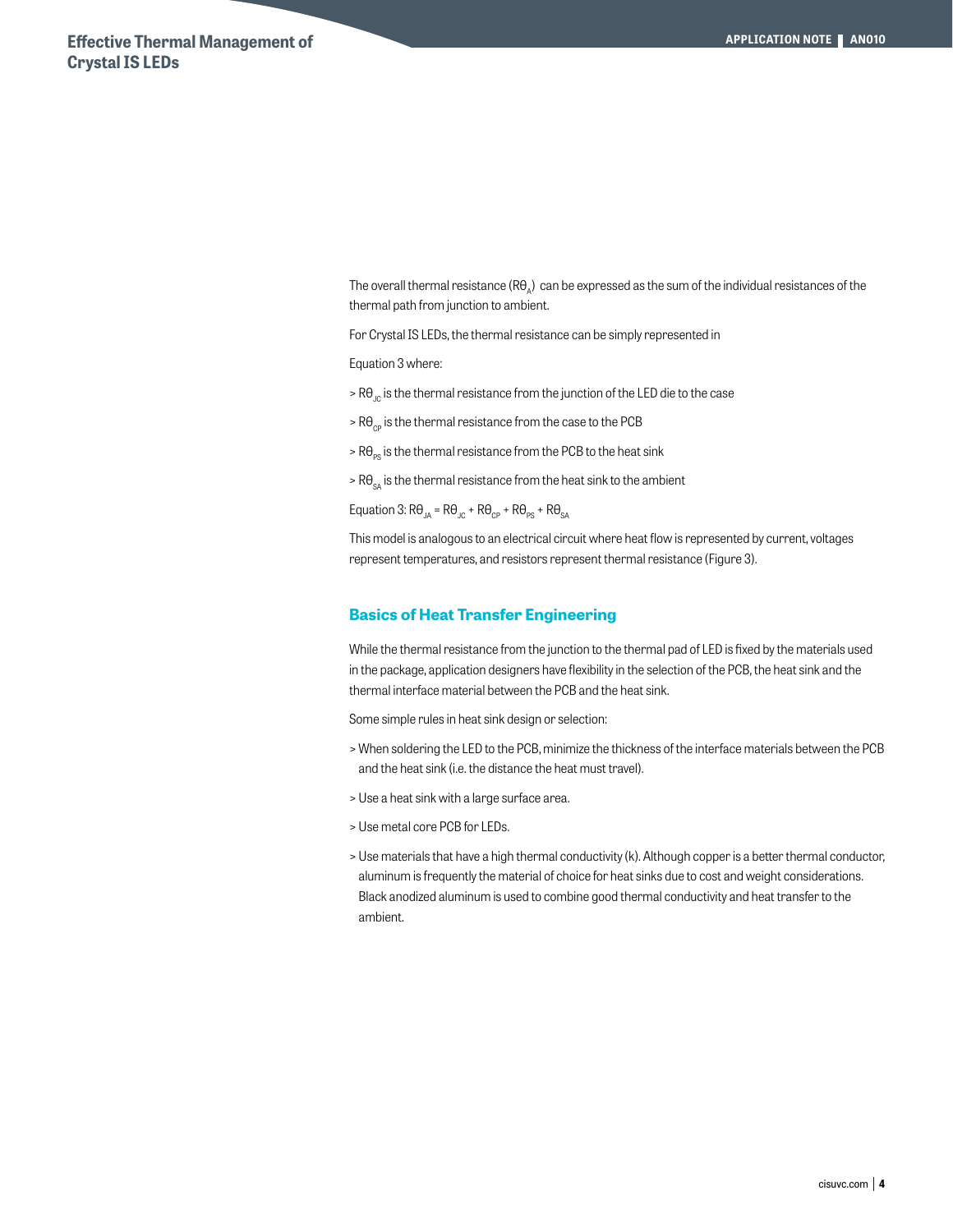

A simplified description of the thermal model for a Crystal IS LED package attached to a heat sink.

# **Heat Sink Configurations**

The most common heat sinks, passive heat sinks, incorporate fins to increase the surface area and reduce the thermal resistance. Active heat sinks, on the other hand, use fans to improve the transfer of thermal energy by forcing convection and moving cooler air between the fins. Fluids can also be used to increase the transfer of heat to the ambient.

When attaching a PCB-mounted LED to a heat sink, it is ideal to use mechanical fasteners to minimize thermal resistance. If this is not possible, tapes and adhesives can aid in thermal contact. The addition of thermal grease can also minimize air gaps and improve thermal contact to uneven surfaces.

# **Heat Sink Selection**

The minimum heat sink requirements can be determined by the following factors:

1. The amount of heat to be dissipated in watts  $(P_p)$ :  $P_p$  is estimated using Equation 1 as described in the "Heat Generation" section of this document.

2. The ambient air temperature  $(T_{\alpha})$  in which the LED will be operated: When estimating the ambient temperature during device operation, include other sources of heat, such as electronics. The maximum rated operating temperature can be found on the product data sheet.

3. The maximum allowable junction temperature,  $T_{J(max)}$ , of the LED during operation: This can be found on the product data sheet.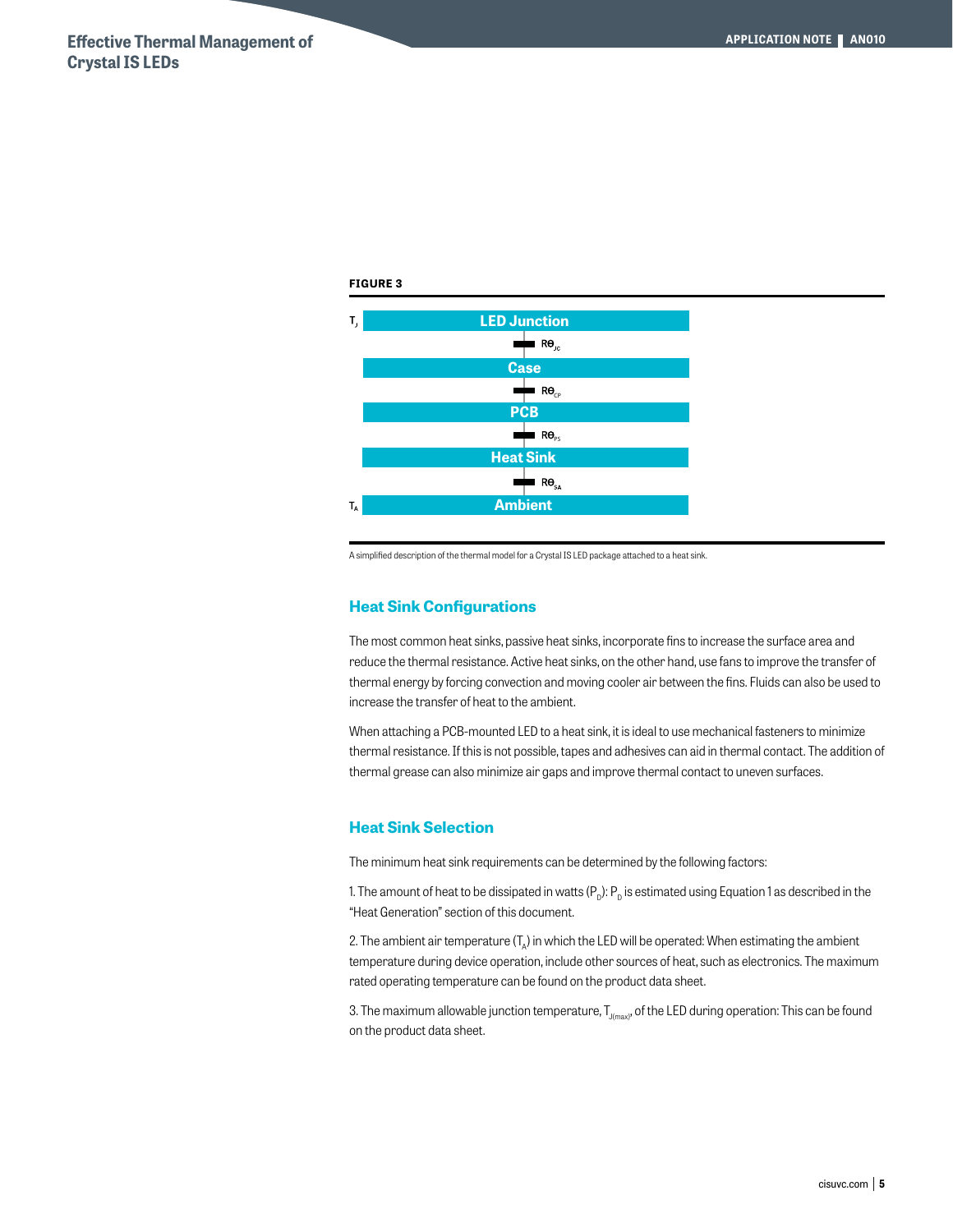The total thermal resistance between the LED junction and ambient air is estimated using the result of Equation 3. Equation 4 illustrates how to calculate the maximum resistance from junction to ambient  $(R\theta_{\mu})$  using the maximum allowable junction temperature.

Equation 4:  $R\theta_{JA(max)} = (T_{J(max)} - T_A)/P_D$ 

In order to keep the junction temperature below  $T_{J(max)}$ , a heat sink with a thermal resistance lower than R $\theta_{\text{S4(mav)}}$  is required. The maximum thermal resistance of the heat sink can be calculated from the maximum overall thermal resistance (RO<sub>JA(max</sub>) by subtracting the other factors that contribute to overall thermal resistance:

Equation 5:  $R\theta_{SA(max)} = R\theta_{IA(max)} - (R\theta_{1C} + R\theta_{CP} + R\theta_{PS})$ 

A heat sink with the required characteristics may be selected from one of the heat sink manufacturers listed in the "Thermal Management Resources" section of this document.

#### **Design Validation**

The calculations provide guidance on heat sink design; however successful thermal management depends on factors that cannot be predicted using theoretical methods. These parameters include the position of the LED on the heat sink, the extent to which airflow is hindered by the screening effect of nearby components, and heating from other components in the fixture. It is important to compare the results of the thermal model with the actual package temperature in prototypes.

The design validation should be performed at the expected ambient temperature range, ambient airflow, and with any additional heat loads. The temperature can be measured in different methods, such as the thermocouple in contact with the thermal pad at the base of the package (see sidebar on page 4). Figure 5 shows the suggested solder pattern for design validation with the extended thermal pad.



#### **FIGURE 5**

Suggested solder pattern showing extended thermal pad for measuring the solder point temperature.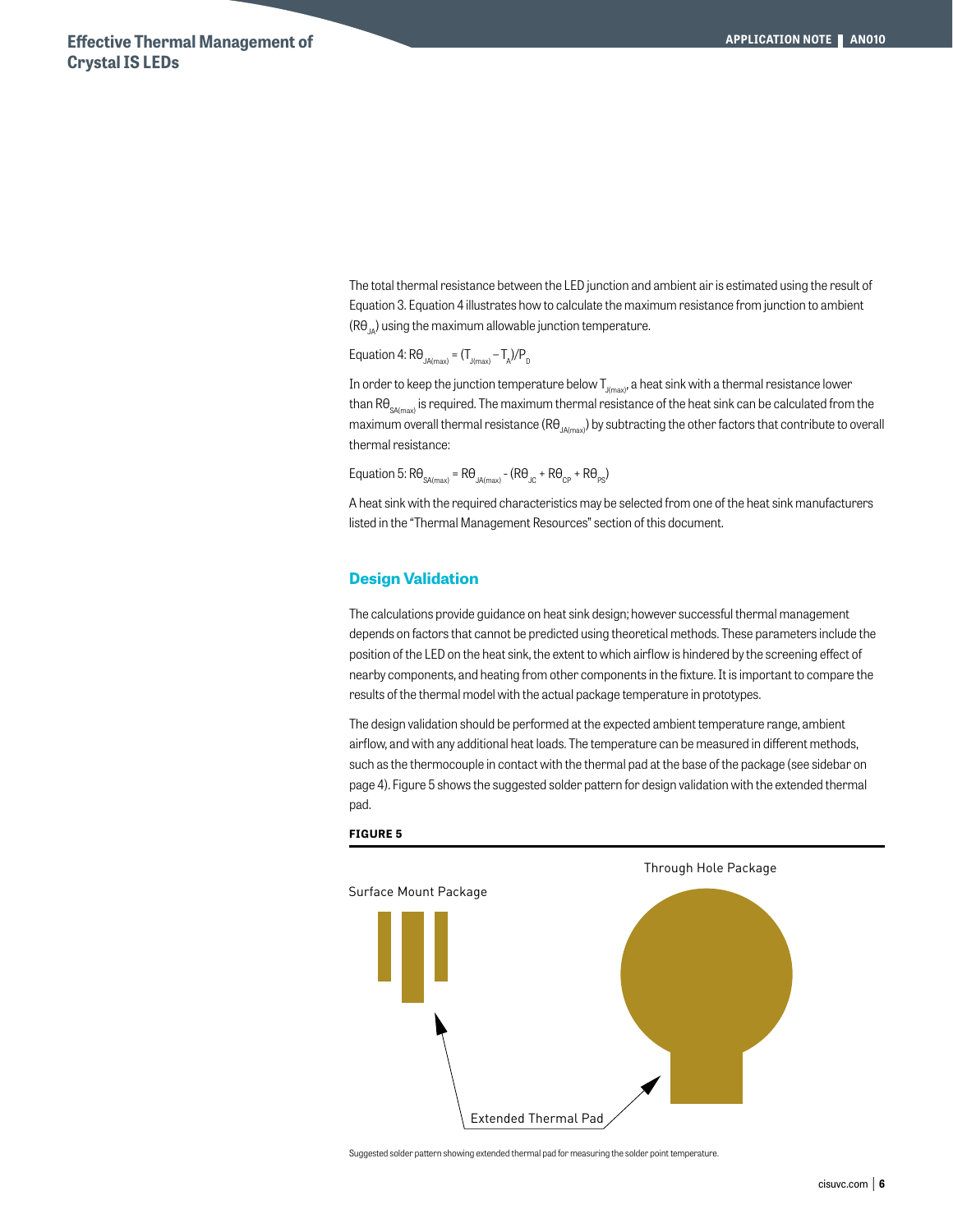# **Example Calculations**

Crystal IS LEDs must be operated in conditions where the junction temperature (T $_{\rm J}$ ) is less than or equal to the maximum junction temperature listed on the product data sheet. The following examples are provided for reference when designing systems with these UVC LEDs.

#### **Example 1: Optan TO-39 Ball Lens operated at current of 100 mA**

In this example calculation, a Crystal IS Optan TO-39 Ball Lens LED is operated at current of 100 mA at an ambient temperature of 25 °C. The forward voltage of this particular LED is 8 V, therefore the power dissipation  $(P_p)$  is 0.8 W.

The Optan TO-39 package is attached to a heat sink using thermal paste with a thermal resistance of 1°C/W. Design requirements for an appropriate heat sink can be calculated as follows:

# **1.**  $P_p = 0.8 W$

**2.** Therefore, from Equation 4, the maximum allowable thermal resistance from the junction to the ambient is:

 $R\theta_{\text{IAMay}} = (85 - 25)/0.8 = 75 \text{ °C/W}$ 

**3.** To estimate the maximum allowable thermal resistance from the heat sink to the ambient, we need to know the thermal resistance from the junction to the case (R $\theta_{jc}$ ), the case to the PCB (R $\theta_{cp}$ ), and PCB to heat sink (RO<sub>ns</sub>). Here RO<sub>ns</sub> includes thermal resistance of the PCB and the thermal resistance of the thermal paste, hence:

 $R\theta_{\rm pc} = 3 + 1 = 4^{\circ}C/W$ 

The R $\theta_{\rm IC}$  stated on the Klaran product data sheet is 37 °C/W. Thus maximum allowable thermal resistance from the heat sink to the ambient using Equation 5 is as follows.

 $R\theta_{\text{SA(mav)}} = 75 - (37 + 1) = 37 \text{ °C/W}$ 

**4.** To achieve the junction temperature target and ensure proper performance of the UVC LED, a heat sink with thermal resistance value,  $R\theta_{SA}$ , less than 37 °C/W should be used. Heat sinks may be designed in different shapes depending on the space requirements of each application. For example, these parameters can be achieved with a flat, horizontal heat sink with only one free convection surface or with a finned heat sink with a reduced footprint.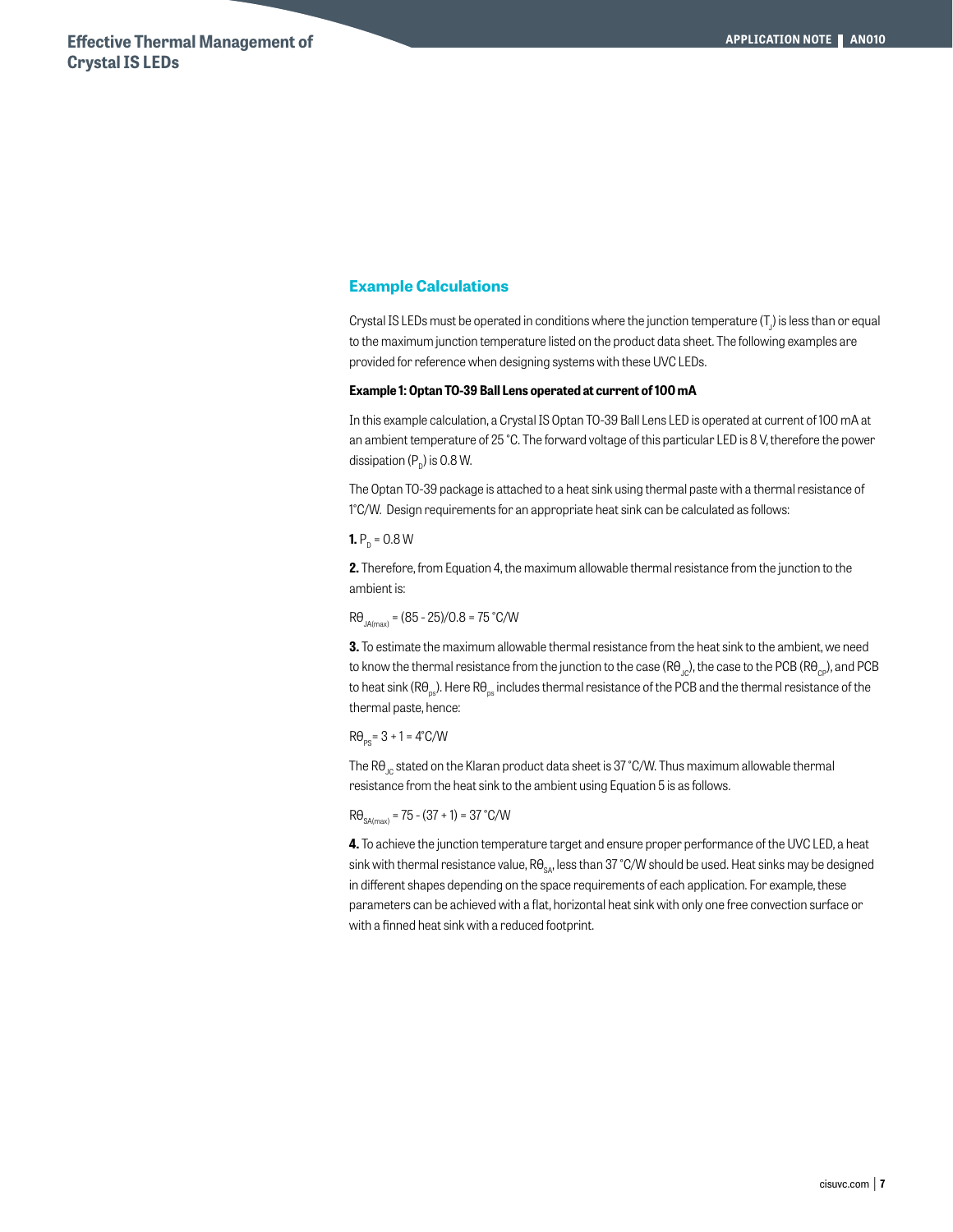#### **Example 2: Klaran General Disinfection LED**

In this example calculation, a Crystal IS Klaran LED is operated at 300 mA at an ambient temperature of 25 °C. The forward voltage of this particular LED is 7.45 V, therefore the power dissipation (P<sub>p</sub>) is 2.235 W.

The Klaran package is soldered to an aluminum core PCB; the solder joint has a thermal resistance of 1 °C/W, and the PCB has a thermal resistance value of 3 °C/W. A heat sink, attached to the PCB with thermal paste, is required for adequate heat transfer for the LED. Design requirements for an appropriate heat sink can be calculated as follows:

#### **1.**  $P_p = 2.235 W$

**2.** Therefore, from Equation 4, the maximum allowable thermal resistance from the junction to the ambient is:

 $R\theta_{\text{JAM}} = (85 - 25)/2.235 = 26.85 \text{ °C/W}$ 

**3.** To estimate the maximum allowable thermal resistance from the heat sink to the ambient, we need to know the thermal resistance from the junction to the case (R $\theta_{\text{C}}$ ), the case to the PCB (R $\theta_{\text{C}}$ ), and PCB to heat sink (R $\theta_{ps}$ ). Here R $\theta_{ps}$  includes thermal resistance of the PCB and the thermal resistance of the thermal paste, hence:

# $R\theta_{\text{ee}} = 3 + 1 = 4^{\circ}C/W.$

The R $\theta_{\nu}$  stated on the Klaran product data sheet is 10 °C/W and as stated in the Example 1 set up. Thus maximum allowable thermal resistance from the heat sink to the ambient using Equation 5 is as follows.

 $R\theta_{\text{SAL}(mav)} = 26.85 - (10 + 1 + 4) = 11.85 \text{ °C/W}$ 

**4.** To achieve the junction temperature target and ensure proper performance of the UVC LED, a heat sink with thermal resistance value,  $R\theta_{\text{ext}}$ , less than 11.85 °C/W should be used. Heat sinks may be designed in different shapes depending on the space requirements of each application. For example, these parameters can be achieved with a finned heat sink with a reduced footprint or a fan can be integrated into heat sink design.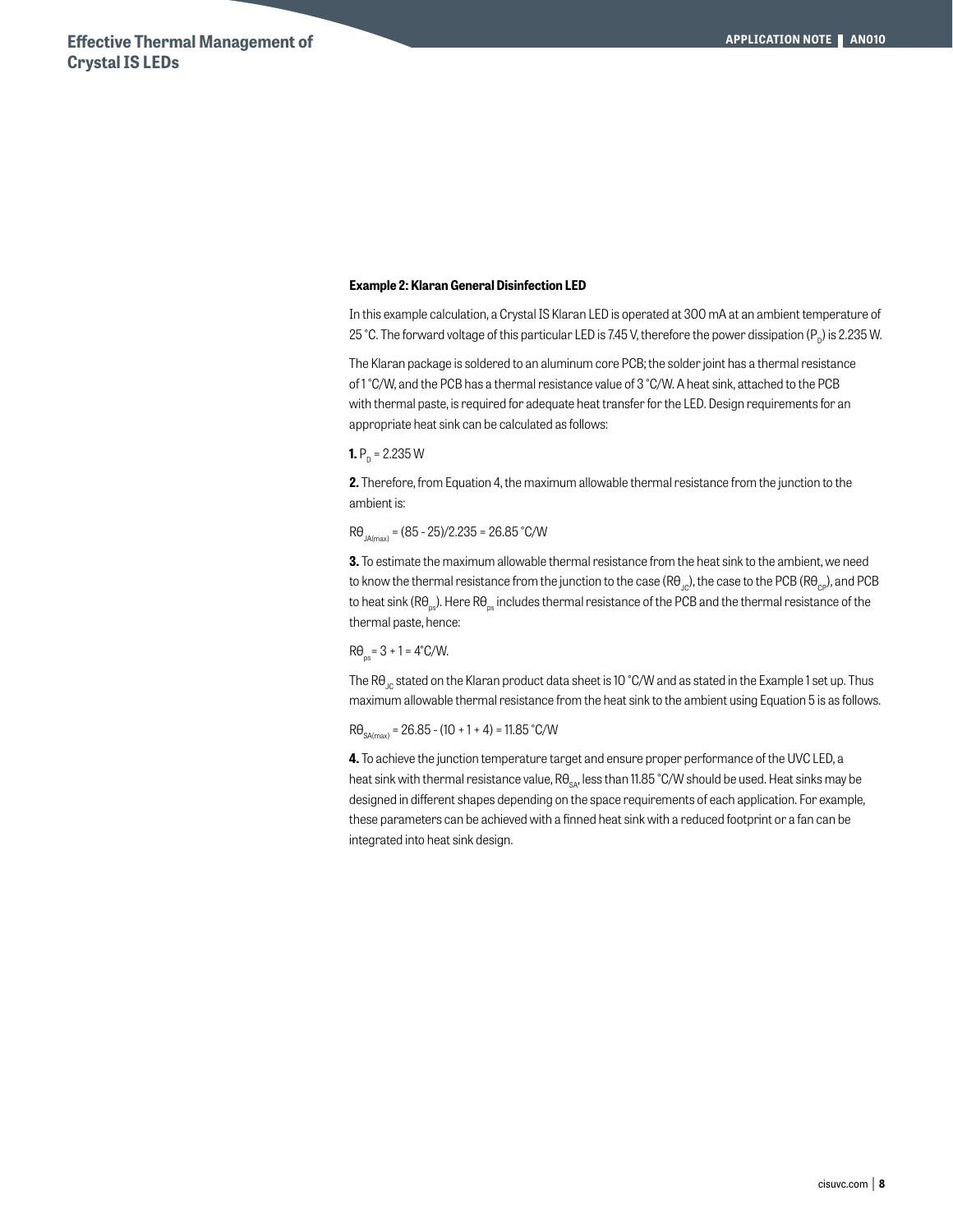#### **Example 3: Assembly using materials with improved thermal properties**

This example calculates the maximum allowed ambient temperature for the application when using materials with improved thermal properties. The Crystal IS Klaran LED is operated at 400 mA with a forward voltage of 8.45 V, with a power dissipation of 3.4 W.

The Klaran package is soldered to a copper core PCB; the solder joint has a thermal resistance of 0.1 °C/W, and the PCB has a thermal resistance value of 2 °C/W. A water cooled heat sink, attached to the PCB with thermal paste, has a thermal resistance of 0.06 °C/W at 1 lpm of water flow.

Therefore from Equation 2 we can calculate the maximum allowed ambient temperature.

**Equation 2:**  $T_J = T_A + R\theta_{JA} * P_D$  $85 = T<sub>A</sub> + (10 + 0.1 + 2 + 0.06) * 3.4$  $85 = T_a + (41.3)$  $T_{\scriptscriptstyle A}$  = 85 - 41.3 = 43.7

To work within the maximum allowable junction temperature of the Klaran UVC LED, the ambient temperature cannot exceed 43.7 °C during operation.

**The examples outlined in this note are provided for reference to show various methods for thermal management based on the operating conditions of a single LED in an application. In practice, many designs utilized multiple LEDs in an arrangement. The Crystal IS application engineering team is available to help customers determine the needs of their thermal management systems. Please contact us to discuss your specific application needs at sales@ cisuvc.com.**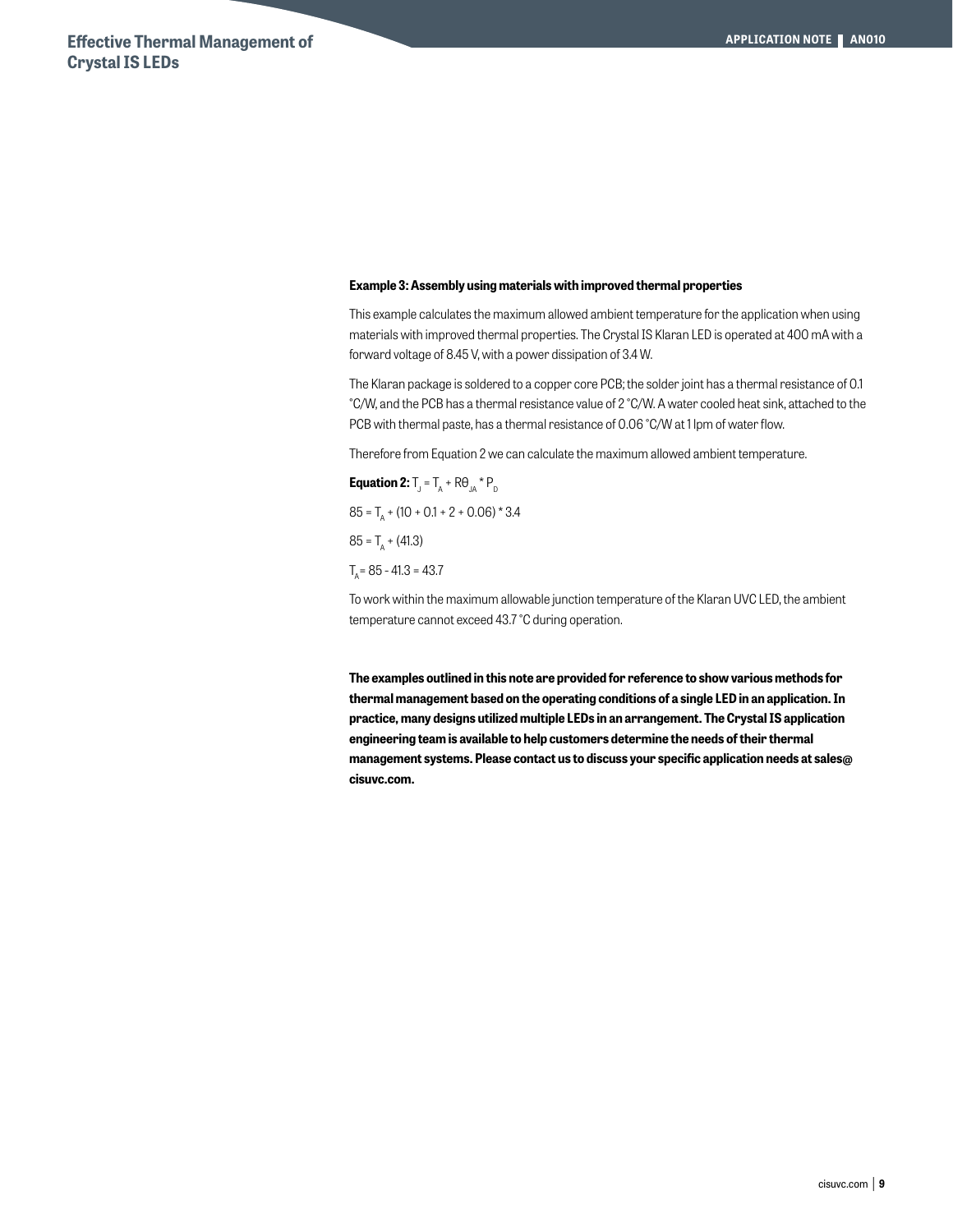#### **THERMAL MANAGEMENT RESOURCES**

The following list includes a few manufacturers that supply thermal management materials.

#### **Heat Sink Manufacturers**

Aavid Thermalloy www.aavidthermalloy.com Mersen www.mersen.com Wakefield www.wakefield.com Koolance (water cooled heat sink) www.koolance.com/cold-plate-40mm-plt-un40f

# **Thermal Interface Material Manufacturers**

3M www.3m.com Aavid Thermalloy www.aavidthermalloy.com Bergquist www.bergquistcompany.com Dow Corning www.dowcorning.com Shin-Etsu www.sinetsu.co.jp Indium Corp. of America www.indium.com Omega www.omega.com

#### **Additional Links**

www.electronics-cooling.com www.coolingzone.com

www.thermalwizard.com